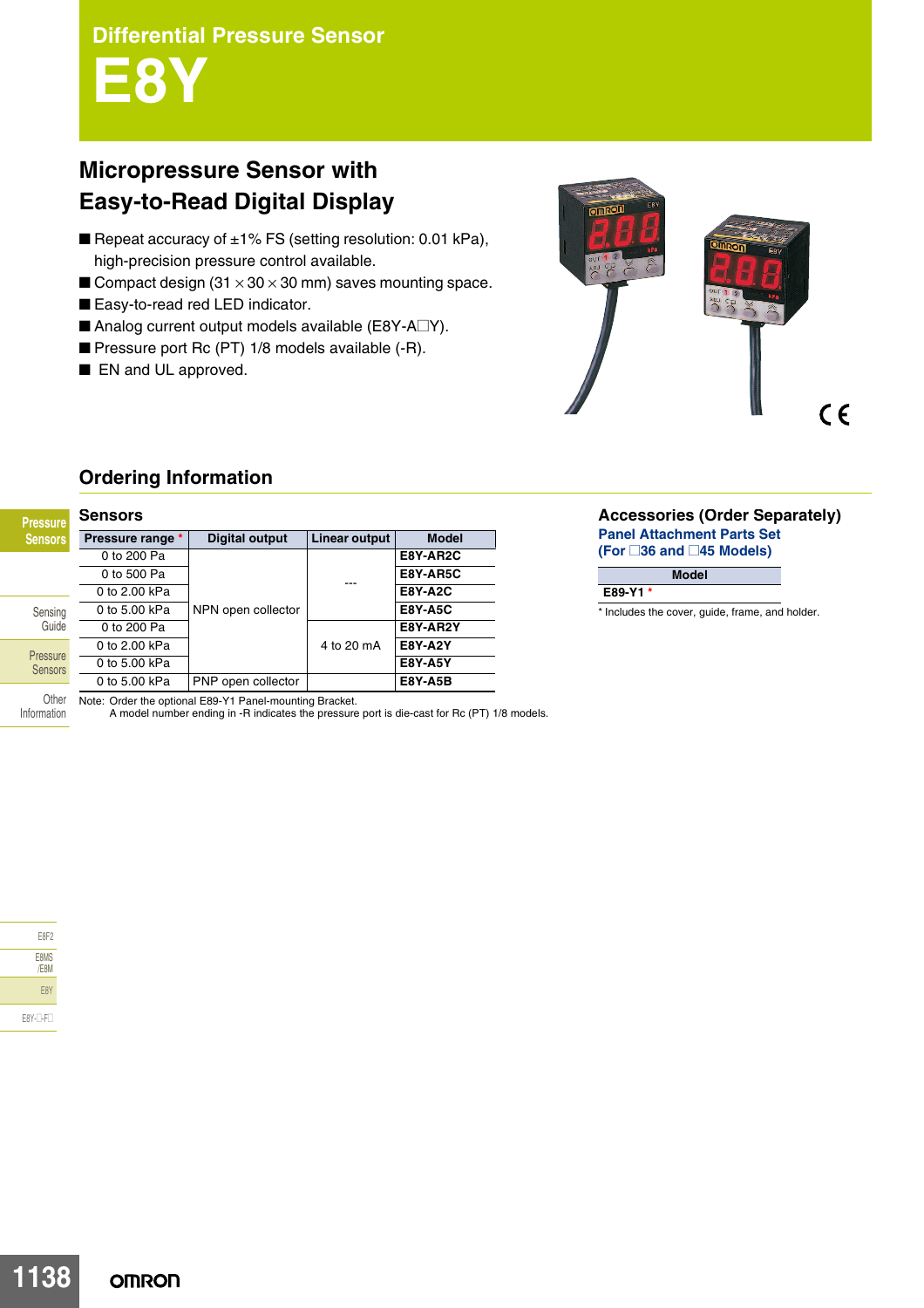## **Ratings**

| <b>Item</b>                                                                                                                                               | <b>Model</b>                     | E8Y-AR2C                                                                            | E8Y-AR5C    | <b>E8Y-A2C</b><br><b>E8Y-A2C-R</b> | <b>E8Y-A5B</b><br><b>E8Y-A5C</b><br><b>E8Y-A5C-R</b> | E8Y-AR2Y          | <b>E8Y-A2Y</b><br><b>E8Y-A2Y-R</b> | <b>E8Y-A5Y</b><br><b>E8Y-A5Y-R</b> |  |
|-----------------------------------------------------------------------------------------------------------------------------------------------------------|----------------------------------|-------------------------------------------------------------------------------------|-------------|------------------------------------|------------------------------------------------------|-------------------|------------------------------------|------------------------------------|--|
| Power supply voltage                                                                                                                                      |                                  | 12 to 24 VDC $\pm$ 10% with a ripple (p-p) of 10% max.                              |             |                                    |                                                      |                   |                                    |                                    |  |
| <b>Current consumption</b>                                                                                                                                |                                  | 50 mA max.                                                                          |             |                                    |                                                      | 75 mA max.        |                                    |                                    |  |
| <b>Pressure type</b>                                                                                                                                      |                                  | Differential pressure                                                               |             |                                    |                                                      |                   |                                    |                                    |  |
|                                                                                                                                                           | Rated pressure range             | 0 to 200 Pa                                                                         | 0 to 500 Pa | 0 to 2.00 kPa                      | 0 to 5.00 kPa                                        | 0 to 200 Pa       | 0 to 2.00 kPa                      | 0 to 5.00 kPa                      |  |
| <b>Withstand pressure</b>                                                                                                                                 |                                  | 5 kPa                                                                               |             | 50 kPa                             |                                                      | 5 kPa             | 5 kPa                              |                                    |  |
| <b>Applicable fluid</b>                                                                                                                                   |                                  | Non-corrosive gas and non-flammable gas                                             |             |                                    |                                                      |                   |                                    |                                    |  |
| Linear                                                                                                                                                    | <b>Output current</b>            | ---                                                                                 | $-$ --      | ---                                | ---                                                  | 4 to 20 mA        |                                    |                                    |  |
|                                                                                                                                                           | Permissible load<br>resistance   | ---                                                                                 | ---         | ----                               | ---                                                  | 0 to 250 $\Omega$ |                                    |                                    |  |
| output                                                                                                                                                    | <b>Precision</b>                 | ---                                                                                 | $---$       | ---                                | ---                                                  | $±2.5\%FS$        | $±1.0\%$ FS                        |                                    |  |
|                                                                                                                                                           | Linearity                        | ---                                                                                 |             | ---                                | ---                                                  | $±2.5\%FS$        | $±1.0\%FS$                         |                                    |  |
|                                                                                                                                                           | <b>Output form</b>               | NPN open collector (NO/NC) *                                                        |             |                                    |                                                      |                   |                                    |                                    |  |
|                                                                                                                                                           | <b>Load current</b>              | 100 mA                                                                              |             |                                    |                                                      |                   |                                    |                                    |  |
| <b>Digital</b><br>output                                                                                                                                  | <b>Output applied</b><br>voltage | 30 VDC max.                                                                         |             |                                    |                                                      |                   |                                    |                                    |  |
|                                                                                                                                                           | Residual voltage                 | 1.0 V max, with a load current of 100 mA or 0.4 V max, with a load current of 16 mA |             |                                    |                                                      |                   |                                    |                                    |  |
|                                                                                                                                                           | <b>Repeat accuracy</b>           | ±2.5%FS                                                                             | $±1.0\%FS$  |                                    |                                                      | $±2.5\%FS$        | $±1.0\%FS$                         |                                    |  |
| Dis-                                                                                                                                                      | <b>Display</b>                   | 3-digit 7-segment red LED                                                           |             |                                    |                                                      |                   |                                    |                                    |  |
| Orange LED indicator (OUT1: lit when digital output is ON)<br>play<br><b>Indicator lamp</b><br>Orange LED indicator (OUT2: lit when digital output is ON) |                                  |                                                                                     |             |                                    |                                                      |                   |                                    |                                    |  |
| <b>Response speed</b>                                                                                                                                     |                                  | $0.5$ s max.                                                                        |             |                                    |                                                      |                   |                                    |                                    |  |
| <b>Display accuracy</b>                                                                                                                                   |                                  | $±1.0\%FS$                                                                          |             |                                    |                                                      |                   |                                    |                                    |  |
| <b>Setting resolution</b>                                                                                                                                 |                                  | 1 Pa                                                                                |             | $0.01$ kPa                         |                                                      | 1 Pa              | $0.01$ kPa                         |                                    |  |
| <b>Protection circuits</b>                                                                                                                                |                                  | Reverse polarity protection, load short-circuit protection                          |             |                                    |                                                      |                   |                                    |                                    |  |
| <b>Ambient temperature</b>                                                                                                                                |                                  | Operating: $-10$ to 55 $\degree$ C (with no icing)                                  |             |                                    |                                                      |                   |                                    |                                    |  |
| <b>Ambient humidity</b>                                                                                                                                   |                                  | Operating: 25% to 85% (with no condensation)                                        |             |                                    |                                                      |                   |                                    |                                    |  |
| Storage temperature                                                                                                                                       |                                  | $-25$ to 65 $\degree$ C                                                             |             |                                    |                                                      |                   |                                    |                                    |  |
| <b>Accessories</b>                                                                                                                                        |                                  | Mounting Brackets (A and B), Instruction manual                                     |             |                                    |                                                      |                   |                                    |                                    |  |

\* The E8Y-A5B provides a PNP open-collector (NO/NC) output.

# **Specifications**

| <b>Temperature influence</b> | E8Y-A2C/A5C: ±3%FS max.<br>E8Y-AR5C:<br>$\pm 6\%$ FS max.<br>E8Y-AR2C:<br>$±10\%$ FS max.                                     |                 |  |  |
|------------------------------|-------------------------------------------------------------------------------------------------------------------------------|-----------------|--|--|
| <b>Humidity influence</b>    | E8Y-A2C/A5C: ±3%FS max.<br>E8Y-AR5C:<br>$\pm 6\%$ FS max.<br>E8Y-AR2C:<br>$±10\%$ FS max.                                     |                 |  |  |
| Degree of protection         | IP40 (IEC)                                                                                                                    |                 |  |  |
| <b>Dielectric strength</b>   | 1,000 VAC at 50/60 Hz for 1 minute                                                                                            |                 |  |  |
| Insulation resistance        | 100 $\text{M}\Omega$ min. (at 500 VDC) between current-carrying parts and case                                                | E8MS<br>/E8M    |  |  |
| <b>Vibration resistance</b>  | Destruction: 10 to 150 Hz, 0.75-mm single amplitude or 100 m/s <sup>2</sup> , 4 times each for 8 min in X, Y and Z directions |                 |  |  |
| <b>Shock resistance</b>      | Destruction: 300 m/s <sup>2</sup> 3 times each in X, Y and Z directions                                                       | E8Y<br>E8Y-O-FO |  |  |
| <b>Pressure port</b>         | 4.5-dia resin pipe or Rc (PT) 1/8 taper screw (-R type)                                                                       |                 |  |  |
| Cable                        | Vinyl-insulated round cable 4 dia., Standard length: 2 m                                                                      |                 |  |  |
| Weight                       | Approx. 80 g                                                                                                                  |                 |  |  |

Pressure Sensors

Sensing Guide

**Pressure Sensors**

Other Information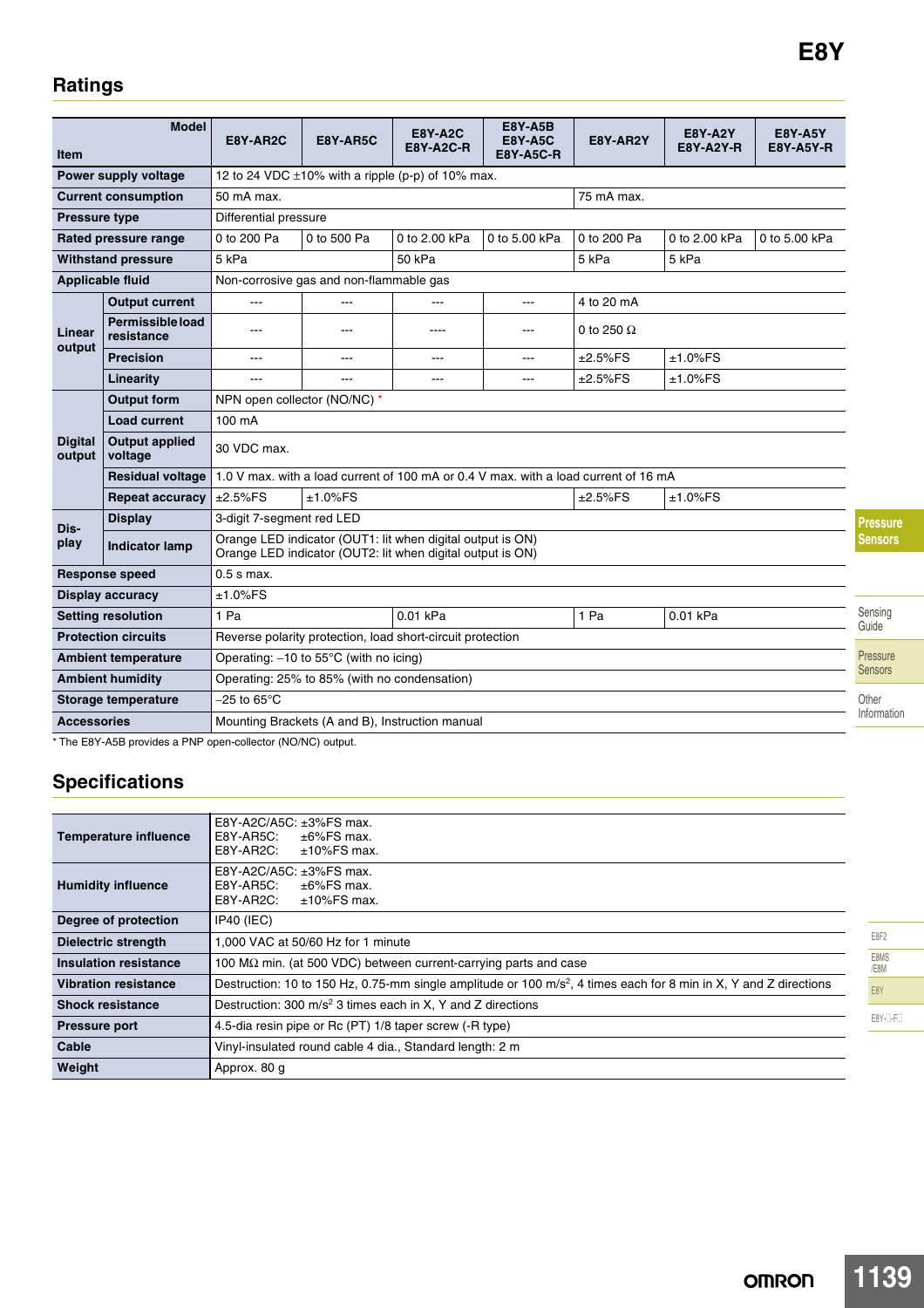

### **Display**

**(1) Numerical value/menu indication** Displays the measured pressure and some menu settings.

#### **(2) Unit** (1)

Shows the measuring unit. Unit currently in use is illuminated.

**(3) OUT 1 indication LED** In measurement mode, it lights when OUT 1 output is on. In setting mode, it flashes when OUT 1 is being set.

#### **(4) OUT 2 indication LED**

In measurement mode, it lights when OUT 2 output is on. In setting mode, it flashes when OUT 2 is being set.

## **Operation Key**

#### **(5) ADJ**

- In measurement mode, it adjusts the Zero Point.
- In setting mode, it shifts to measurement mode.

### **(6) MODE**

In measurement mode, it shifts to setting mode and selects the current setting or menu option.

#### **(7) UP/DOWN**

In measurement mode, pushing the DOWN key displays the ON and OFF points of OUT 1; pushing the UP key displays the ON and OFF points of OUT 2.

In setting mode, the UP and DOWN keys increase or decrease the numeric value, respectively, or scroll through the menu options.

## **Dimensions** (Unit: mm)

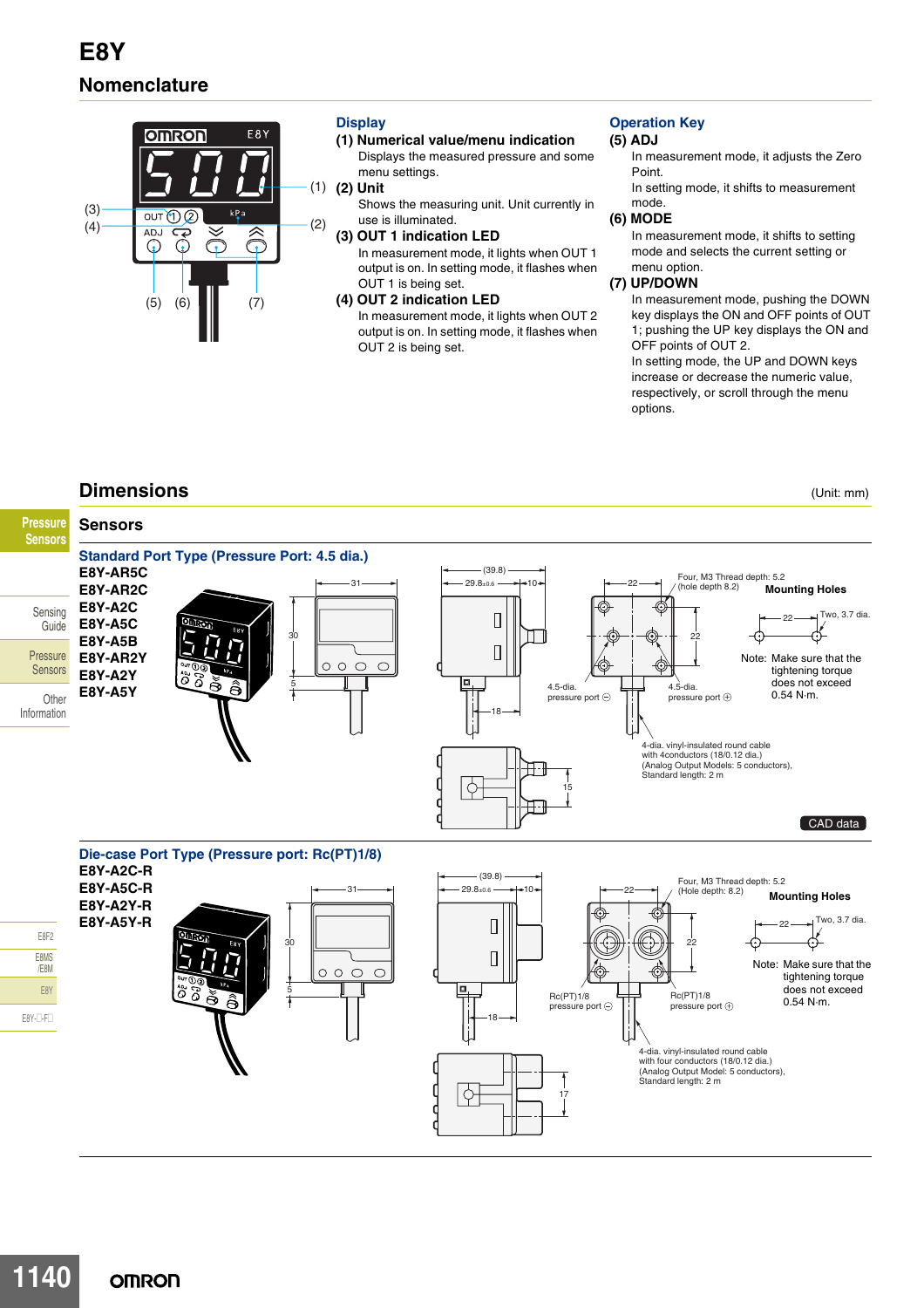## **Accessories (Provided)**



Refer to the *E8Y Pressure Sensor Datasheet* (Cat. No. F045) for details.

**Pressure Sensors**

Sensing Guide

**Other** Information

| E8F2         |
|--------------|
| E8MS<br>/E8M |
| F8Y          |
| E8Y-T-FT     |

Cat. No. F833-E1-01 **In the interest of product improvement, specifications are subject to change without notice.**